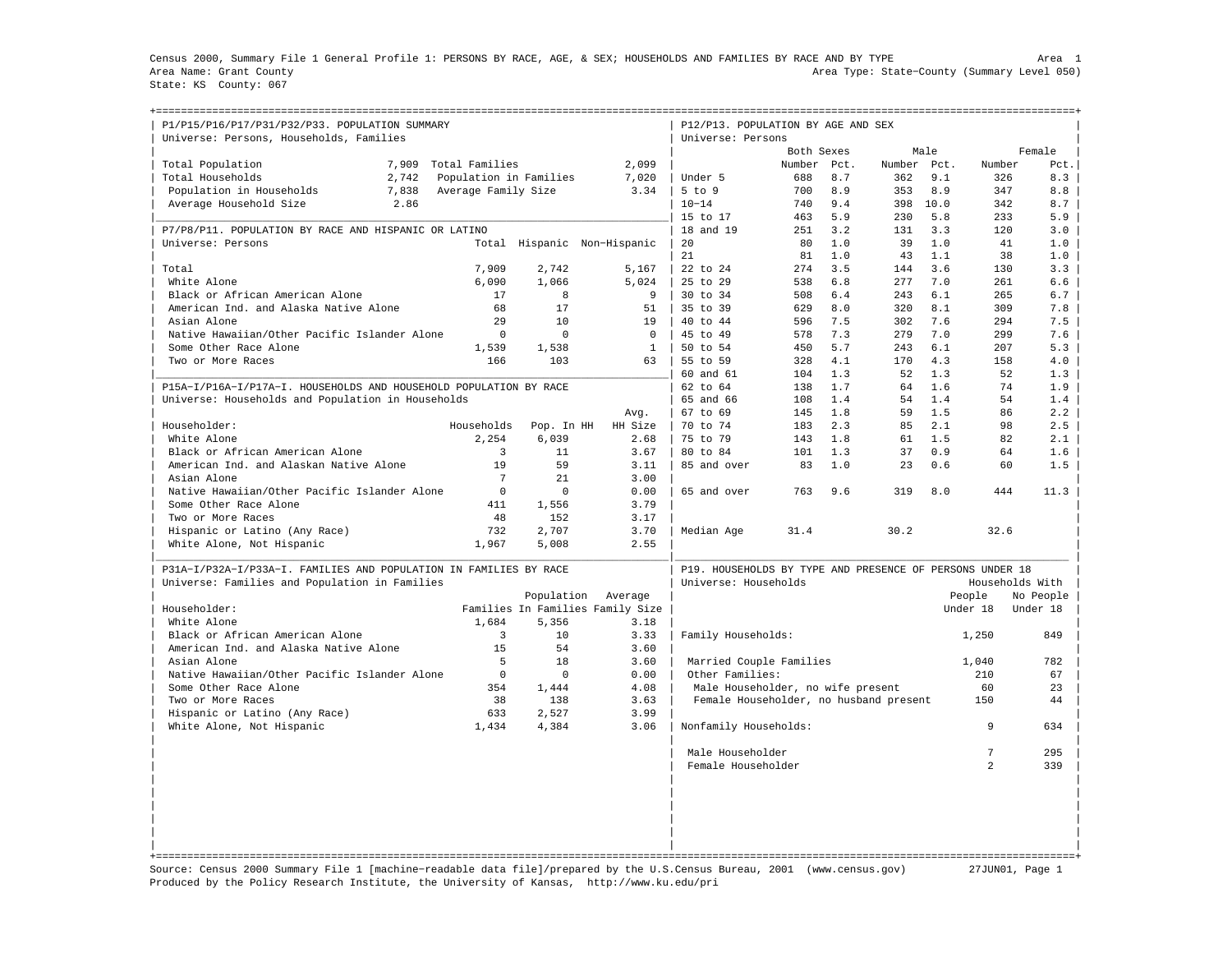State: KS County: 067

+===================================================================================================================================================+

| P34/P35. FAMILY TYPE BY PRESENCE AND AGE        |                       |                        | P27/P30. RELATIONSHIP BY HOUSEHOLD TYPE           |           |              | P28. RELATIONSHIP BY HOUSEHOLD TYPE |                |
|-------------------------------------------------|-----------------------|------------------------|---------------------------------------------------|-----------|--------------|-------------------------------------|----------------|
| OF OWN AND RELATED CHILDREN                     |                       |                        | Universe: Persons                                 |           |              | FOR THE POPULATION UNDER 18         |                |
| Universe: Families                              |                       |                        |                                                   | Total     | 65 and Over  | Universe: Persons under 18          |                |
|                                                 |                       |                        | With Own With Related   Population in Households: | 7.838     | 705          |                                     |                |
|                                                 | Children              | Children               | In Family Households:                             | 7,106     | 466          | Total:                              | 2,591          |
| Married Couple Families:                        | 1,822                 | 1,822                  | Householder:                                      | 2,099     | 258          | In Households:                      | 2,591          |
| Own Children Under 18:                          | 1,003                 | 1,038                  | Male                                              | 1,787     | 226          | Householder or Spouse               | $\overline{3}$ |
| Under 6 Only                                    | 212                   | 224                    | Female                                            | 312       | 32           | Related Child:                      | 2,569          |
| Under 6 and 6 to 17                             | 246                   | 2.72                   | Spouse                                            | 1,822     | 185          | Own Child:                          | 2,447          |
| No Own Children Under 18                        | 819                   | 784                    | Parent                                            | 38        | 17           | In Married Couple Family            | 2,083          |
|                                                 |                       |                        | Child:                                            | 2,827     |              | In Other Family                     |                |
| Other Families:                                 |                       |                        | Natural born or adopted                           | 2,656     |              | (No Spouse Present):                | 364            |
| Male Householder, No Spouse Present             |                       |                        | Step                                              | 171       |              | Male Householder                    | 97             |
| Own Children Under 18:                          | 54                    | 60                     | Grandchild                                        | 91        |              | Female Householder                  | 267            |
| Under 6                                         | 15                    | 15                     | Brother or Sister                                 | 39        |              | Other Relatives:                    | 122            |
| Under 6 and 6 to 17                             |                       | $7\phantom{.0}$<br>1.3 | Other relatives                                   | 104       | 5            | Grandchild                          | 82             |
| No Own Children Under 18                        | 2.9                   | 2.3                    | Nonrelatives                                      | 86        | $\mathbf{1}$ | Other relatives                     | 40             |
| Female Householder, No Spouse Present           |                       |                        | In Nonfamily Households:                          | 732       | 239          | Nonrelatives                        | 19             |
| Own Children Under 18:                          | 139                   | 150<br>37              | Male Householder:                                 | 302       | 50           | In Group Quarters                   | $\mathsf{O}$   |
| Under 6 Only                                    | 35                    |                        | Living alone                                      | 259       | 48           | Institutional                       | $\circ$        |
| Under 6 and 6 to 17<br>No Own Children Under 18 | 24<br>55              | 33<br>44               | Not living alone                                  | 43<br>341 | 2<br>181     | Noninstitutional                    | $\circ$        |
|                                                 |                       |                        | Female Householder:                               | 317       | 178          |                                     |                |
|                                                 |                       |                        | Living alone<br>Not living alone                  | 24        | 3            | P18. HOUSEHOLD SIZE, HOUSEHOLD TYPE |                |
|                                                 |                       |                        | Nonrelatives                                      | 89        | 8            | AND PRESENCE OF OWN CHILDREN        |                |
|                                                 |                       |                        |                                                   |           |              | Universe: Households                |                |
| P21. HOUSEHOLD TYPE BY AGE OF HOUSEHOLDER       |                       |                        | Pop. in Group Quarters:                           | 71        | 58           |                                     |                |
| Universe: Households                            |                       |                        | Institutional                                     | 71        | 58           | 1-Person Households:                | 576            |
|                                                 |                       |                        | Noninstitutional                                  | $\Omega$  | $\Omega$     | Male Householder                    | 259            |
|                                                 | Family                | Nonfamily              |                                                   |           |              | Female Householder                  | 317            |
| Householder Age:                                | Households Households |                        |                                                   |           |              | 2 or More Person Households:        | 2,166          |
| 15 to 24                                        | 126                   | 46                     | PCT14. HOUSEHOLDS BY SEX OF UNMARRIED PARTNERS    |           |              | Family Households:                  | 2,099          |
| 25 to 34                                        | 431                   | 69                     | Universe: Households                              |           |              | Married couple families:            | 1,822          |
| 35 to 44                                        | 578                   | 91                     |                                                   |           |              | With Own Child. Under 18            | 1,003          |
| 45 to 54                                        | 462                   | 125                    | Unmarried Partner Households:                     |           | 78           | No Own Child. Under 18              | 819            |
| 55 to 64                                        | 244                   | 81                     | Male householder and male partner                 |           | 5            | Other Families                      |                |
| 65 to 74                                        | 171                   | 103                    | Male householder and female partner               |           | 35           | (No spouse present):                | 277            |
| 75 to 84                                        | 73                    | 97                     | Female householder and female partner             |           | 8            | Male Householder:                   | 83             |
| 85 and over                                     | 14                    | 31                     | Female householder and male partner               |           | 30           | With Own Child. Under 18            | 54             |
|                                                 |                       |                        | All Other Households                              |           | 2,664        | No Own Child. Under 18              | 29             |
|                                                 |                       |                        |                                                   |           |              | Female Householder                  | 194            |
|                                                 |                       |                        |                                                   |           |              | With Own Child. Under 18            | 139            |
|                                                 |                       |                        |                                                   |           |              | No Own Child. Under 18              | 55             |
|                                                 |                       |                        |                                                   |           |              | Nonfamily Households:               | 67             |
|                                                 |                       |                        |                                                   |           |              | Male Householder                    | 43             |
|                                                 |                       |                        |                                                   |           |              | Female Householder                  | 24             |
|                                                 |                       |                        |                                                   |           |              |                                     |                |
|                                                 |                       |                        |                                                   |           |              |                                     |                |
|                                                 |                       |                        |                                                   |           |              |                                     |                |
|                                                 |                       |                        |                                                   |           |              |                                     |                |
|                                                 |                       |                        |                                                   |           |              |                                     |                |
|                                                 |                       |                        |                                                   |           |              |                                     |                |
|                                                 |                       |                        |                                                   |           |              |                                     |                |
|                                                 |                       |                        |                                                   |           |              |                                     |                |
|                                                 |                       |                        |                                                   |           |              |                                     |                |
|                                                 |                       |                        |                                                   |           |              |                                     |                |

Source: Census 2000 Summary File 1 [machine−readable data file]/prepared by the U.S.Census Bureau, 2001 (www.census.gov) 27JUN01, Page 2 Produced by the Policy Research Institute, the University of Kansas, http://www.ku.edu/pri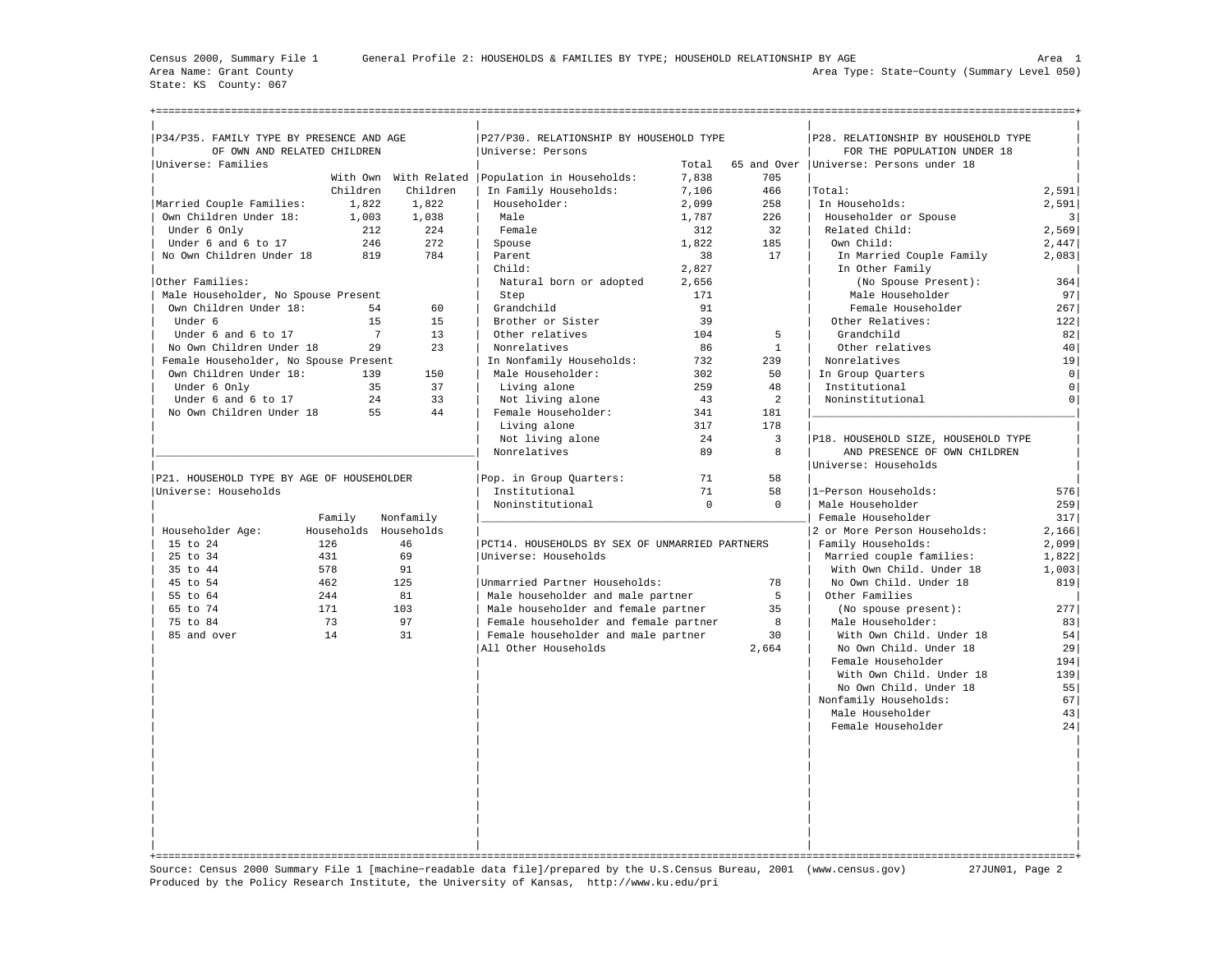Census 2000, Summary File 1 General Profile 3: HOUSING UNIT TENURE, VACANCY TYPE, HOUSEHOLD SIZE, HOUSEHOLDER RACE/AGE Area 1 Area Name: Grant County Area Type: State−County (Summary Level 050) State: KS County: 067

| H1/H3/H4/H5/H10/H11/H12. HOUSING UNITS AND HOUSEHOLD                                                 |                |         |                 |                    |                |                      |              |                     | P26/H13. HOUSEHOLD SIZE BY HOUSEHOLD TYPE |                                                                                       |        |                |                |                 |
|------------------------------------------------------------------------------------------------------|----------------|---------|-----------------|--------------------|----------------|----------------------|--------------|---------------------|-------------------------------------------|---------------------------------------------------------------------------------------|--------|----------------|----------------|-----------------|
| POPULATION BY TENURE; VACANCY STATUS BY TYPE                                                         |                |         |                 |                    |                | Universe: Households |              |                     |                                           |                                                                                       |        |                |                |                 |
| Universe: Housing Units and Population                                                               |                |         |                 |                    |                |                      |              |                     |                                           |                                                                                       |        |                |                |                 |
|                                                                                                      |                |         |                 |                    | Average        |                      |              | Total               |                                           | Family                                                                                |        |                | Nonfamily      |                 |
| Universe:                                                                                            | Units          | Percent |                 | Population HH Size |                | Household Size       |              | Households          | Percent                                   | Households Percent                                                                    |        |                | Households     | Percent         |
| Total:                                                                                               | 3,027          | 100.0   |                 |                    |                | 1-Person             |              | 576                 | 21.0                                      | N/A                                                                                   |        |                | 576            | 89.6            |
| Occupied                                                                                             | 2,742          | 90.6    | 7,838           |                    | 2.86           | 2-Person             |              | 847                 | 30.9                                      | 791                                                                                   | 37.7   |                | 56             | 8.7             |
| Owner occupied                                                                                       | 2,046          | 67.6    | 6,007           |                    | 2.94           | 3-Person             |              | 402                 | 14.7                                      | 396                                                                                   | 18.9   |                | 6              | 0.9             |
| Renter occupied                                                                                      | 696            | 23.0    | 1,831           |                    | 2.63           | 4-Person             |              | 497                 | 18.1                                      | 495                                                                                   | 23.6   |                | $\overline{a}$ | 0.3             |
| Vacant                                                                                               | 285            | 9.4     |                 |                    |                | 5-Person             |              | 258                 | 9.4                                       | 256                                                                                   | 12.2   |                | $\mathfrak{D}$ | 0.3             |
| For rent                                                                                             | 138            | 4.6     |                 |                    |                | 6-Person             |              | 97                  | 3.5                                       | 97                                                                                    |        | 4.6            | $\mathbf 0$    | 0.0             |
| For sale only                                                                                        | 45             | 1.5     |                 |                    |                | 7 or more Person     |              | 65                  | 2.4                                       | 64                                                                                    |        | 3.0            | $\mathbf{1}$   | 0.2             |
| Rented or sold,                                                                                      |                |         |                 |                    |                |                      |              |                     |                                           |                                                                                       |        |                |                |                 |
| not occupied                                                                                         | 40             | 1.3     |                 |                    |                |                      |              |                     |                                           |                                                                                       |        |                |                |                 |
| Seasonal, recreational, or                                                                           |                |         |                 |                    |                |                      |              |                     |                                           |                                                                                       |        |                |                |                 |
| occasional use                                                                                       | 12             | 0.4     |                 |                    |                |                      |              |                     |                                           |                                                                                       |        |                |                |                 |
|                                                                                                      | $\overline{4}$ | 0.1     |                 |                    |                |                      |              |                     |                                           |                                                                                       |        |                |                |                 |
| For migrant worker<br>Other                                                                          | 46             | 1.5     |                 |                    |                |                      |              |                     |                                           |                                                                                       |        |                |                |                 |
|                                                                                                      |                |         |                 |                    |                |                      |              |                     |                                           |                                                                                       |        |                |                |                 |
| H6/H7, HOUSING UNITS BY HOUSEHOLDER'S RACE BY HISPANIC OR LATINO<br>Universe: Occupied Housing Units |                |         |                 |                    |                |                      |              |                     |                                           | PCT15. NONRELATIVES BY HOUSEHOLD TYPE<br>Universe: Nonrelatives                       |        |                |                |                 |
|                                                                                                      |                |         |                 |                    |                |                      |              |                     |                                           |                                                                                       |        | Family         |                | Nonfamily       |
| Race of Householder                                                                                  |                |         |                 | Total              |                | Hispanic             |              | Non-Hispanic        | Nonrelatives                              |                                                                                       |        | Households     |                | Households      |
| Total                                                                                                |                |         | 2.742           | 100.0              |                | 732<br>100.0         | 2,010        | 100.0               |                                           | Roomer or boarder                                                                     |        | 10             |                | 12              |
| White Alone                                                                                          |                |         | 2.254           | 82.2               | 287            | 39.2                 | 1,967        | 97.9                |                                           | Housemate or roommate                                                                 |        | 14             |                | 23              |
| Black/African American Alone                                                                         |                |         | $\overline{3}$  | 0.1                |                | <sup>1</sup><br>0.1  |              | 2<br>0.1            |                                           | Unmarried partner                                                                     |        | 42             |                | 36              |
|                                                                                                      |                |         | 19              | 0.7                |                | 5<br>0.7             |              | 14<br>0.71          | Foster child                              |                                                                                       |        | 2              |                | 6               |
| American Ind./Alaska Native Alone                                                                    |                |         | $7\phantom{.0}$ |                    |                |                      |              |                     |                                           |                                                                                       |        |                |                |                 |
| Asian Alone                                                                                          |                |         |                 | 0.3                |                | $\mathbf{1}$<br>0.1  |              | 6<br>0.3            |                                           | Other nonrelatives                                                                    |        | 18             |                | 12              |
| Native Hawaiian/Other                                                                                |                |         |                 |                    |                |                      |              |                     |                                           |                                                                                       |        |                |                |                 |
| Pacific Islander Alone                                                                               |                |         | $\mathbf{0}$    | 0.0                |                | $\mathbf 0$<br>0.0   |              | $\mathbf 0$<br>0.0  |                                           |                                                                                       |        |                |                |                 |
| Some Other Race Alone                                                                                |                |         | 411             | 15.0               |                | 410<br>56.0          |              | $\mathbf{1}$<br>0.0 |                                           |                                                                                       |        |                |                |                 |
| Two or More Races                                                                                    |                |         | 48              | 1.8                |                | 28<br>3.8            |              | 20<br>1.0           |                                           |                                                                                       |        |                |                |                 |
| H14. HOUSING UNITS BY HOUSEHOLDER'S RACE BY TENURE<br>Universe: Occupied Housing Units               |                |         |                 |                    |                |                      |              |                     |                                           | H16. HOUSING UNITS BY HOUSEHOLDER'S AGE BY TENURE<br>Universe: Occupied Housing Units |        |                |                |                 |
|                                                                                                      |                |         |                 |                    |                |                      |              |                     |                                           |                                                                                       |        |                |                |                 |
| Race of Householder                                                                                  |                |         |                 |                    | Owner Occupied |                      |              | Renter Occupied     |                                           | Age of Householder                                                                    |        | Owner Occupied |                | Renter Occupied |
|                                                                                                      |                |         |                 | Number             |                | Pct.                 | Number       | Pct.                |                                           |                                                                                       | Number | Pct.           | Number         | Pct.            |
| Total                                                                                                |                |         |                 | 2,046              | 100.0          |                      | 696          | 100.0               | $15$ to $24$                              |                                                                                       | 67     | 3.3            | 105            | 15.1            |
| White Alone                                                                                          |                |         |                 | 1,709              |                | 83.5                 | 545          | 78.3                | 25 to 34                                  |                                                                                       | 310    | 15.2           | 190            | 27.3            |
| Black/African American Alone                                                                         |                |         |                 | 2                  |                | $0.1$                | $\mathbf{1}$ | 0.1                 | 35 to 44                                  |                                                                                       | 508    | 24.8           | 161            | 23.1            |
| American Ind./Alaska Native Alone                                                                    |                |         |                 | 10                 |                | 0.5                  | 9            | 1.3                 | 45 to 54                                  |                                                                                       | 469    | 22.9           | 118            | 17.0            |
| Asian Alone                                                                                          |                |         |                 | 5                  |                | 0.2                  | 2            | 0.3                 | 55 to 64                                  |                                                                                       | 273    | 13.3           | 52             | 7.5             |
| Native Hawaiian/Other Pacific Islander Alone                                                         |                |         |                 | $\Omega$           |                | 0.0                  | $\Omega$     | 0.0                 | 65 to 74                                  |                                                                                       | 243    | 11.9           | 31             | 4.5             |
| Some Other Race Alone                                                                                |                |         |                 | 290                |                | 14.2                 | 121          | 17.4                | 75 to 84                                  |                                                                                       | 143    | 7.0            | 27             | 3.9             |
| Two or More Races                                                                                    |                |         |                 | 30                 |                | 1.5                  | 18           | 2.6                 | 85 and over                               |                                                                                       | 33     | 1.6            | 12             | 1.7             |
|                                                                                                      |                |         |                 |                    |                |                      |              |                     |                                           |                                                                                       |        |                |                |                 |
|                                                                                                      |                |         |                 |                    |                |                      |              |                     |                                           |                                                                                       |        |                |                |                 |

Source: Census 2000 Summary File 1 [machine−readable data file]/prepared by the U.S.Census Bureau, 2001 (www.census.gov) 27JUN01, Page 3 Produced by the Policy Research Institute, the University of Kansas, http://www.ku.edu/pri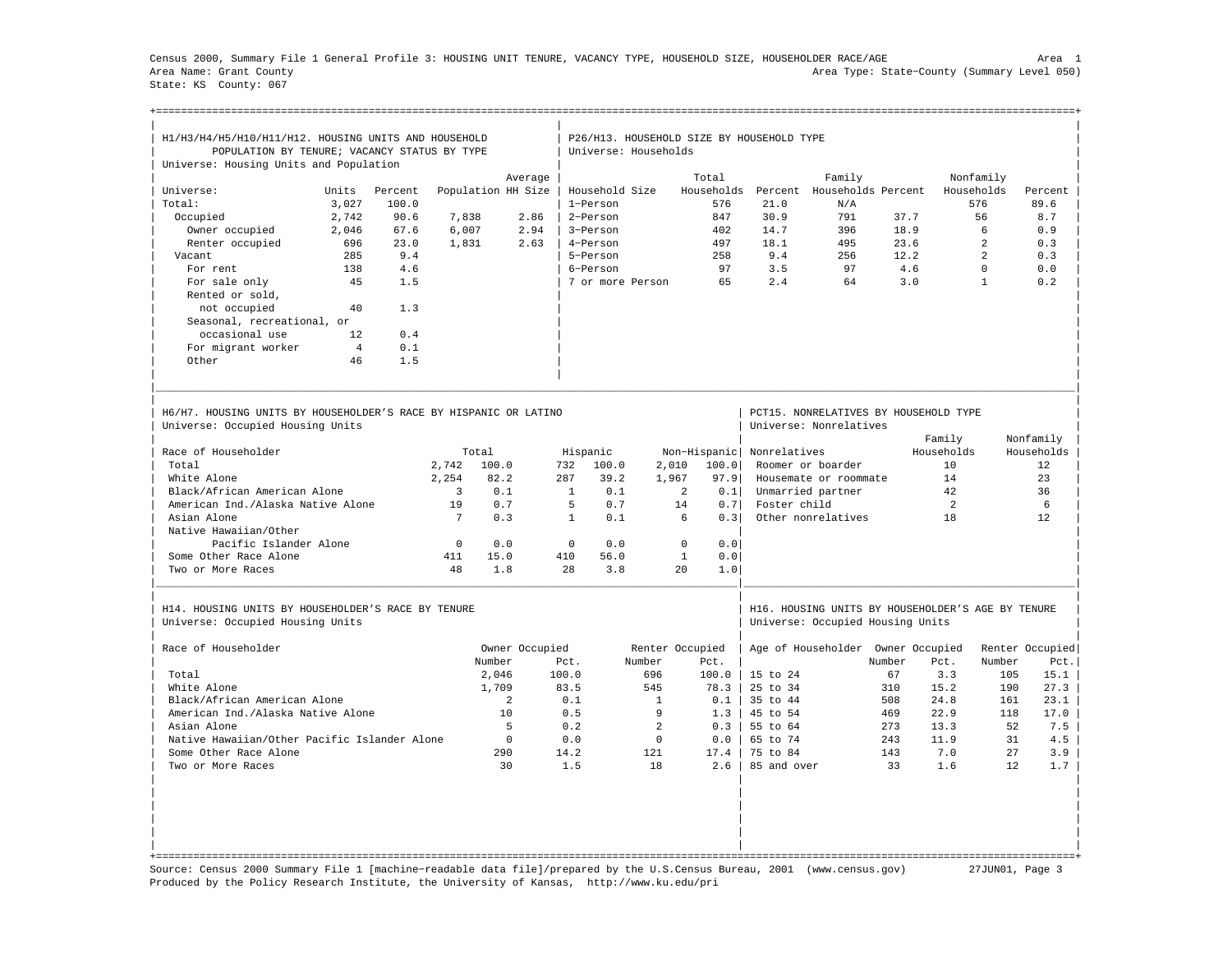Census 2000, Summary File 1 Supplementary Profile 1: POPULATION UNDER 20; GROUP QUARTERS SUMMARY; AND OWN CHILDREN Area 1 Area Name: Grant County Area Type: State−County (Summary Level 050) State: KS County: 067

| P14. SEX BY AGE FOR THE POPULATION UNDER 20 YEARS |            |         |           |        |             |        |                                                           |       |      |        |        |          |
|---------------------------------------------------|------------|---------|-----------|--------|-------------|--------|-----------------------------------------------------------|-------|------|--------|--------|----------|
| Universe: Population Under 20 Years               |            |         |           |        |             |        | P38. GROUP OUARTERS POPULATION BY SEX BY AGE BY G.O. TYPE |       |      |        |        |          |
|                                                   |            |         |           |        |             |        | Universe: Population in Group Quarters                    |       |      |        |        |          |
|                                                   | Total Pct. |         | Male Pct. |        | Female Pct. |        |                                                           |       |      | Pct of |        | $Pct$ of |
| Total                                             | 2,842 100  |         | 1,474 100 |        | 1,368 100   |        |                                                           | Total | Male | Total  | Female | Total    |
| Under 1                                           |            | 149 5.2 |           | 72 4.9 |             | 77 5.6 | Total                                                     | 71    | 26   | 36.6   | 45     | 63.4     |
| 1 year                                            | 137        | 4.8     |           | 79 5.4 |             | 58 4.2 | Under 18 years:                                           |       |      |        |        |          |
| 2 years                                           |            | 123 4.3 |           | 62 4.2 |             | 61 4.5 | Institutionalized population:                             |       |      |        |        |          |
| 3 years                                           |            | 138 4.9 |           | 65 4.4 |             | 73 5.3 | Correctional institutions                                 |       |      |        |        |          |
| 4 years                                           |            | 141 5.0 |           | 84 5.7 |             | 57 4.2 | Nursing homes                                             |       | 0    |        |        |          |
| 5 years                                           |            | 135 4.8 |           | 68 4.6 |             | 67 4.9 | Other institutions                                        |       | 0    |        |        |          |
| 6 years                                           | 143        | 5.0     |           | 81 5.5 |             | 62 4.5 | Non-Institutional population:                             |       |      |        |        |          |
| 7 years                                           | 124        | 4.4     | 64        | 4.3    |             | 60 4.4 | College dormitories                                       |       |      |        |        |          |
| 8 years                                           |            | 152 5.3 | 79        | 5.4    |             | 73 5.3 | Military quarters                                         |       |      |        |        |          |

|                   |       |          | In Male  | In Female                            | College dormitories         | 0 |   |  |
|-------------------|-------|----------|----------|--------------------------------------|-----------------------------|---|---|--|
|                   |       |          |          | In Married Householder, Householder, | Military quarters           | 0 | 0 |  |
|                   |       | Couple   |          | No Wife No Husband                   | Other noninstitutional G.O. | 0 |   |  |
|                   | Total | Families | Families | Families                             |                             |   |   |  |
| Total < 18 Years: | 2.447 | 2,083    | 97       | 267                                  |                             |   |   |  |
| Under 3 Years     | 369   | 314      | 15       | 40                                   |                             |   |   |  |
| 3 and 4 Years     | 258   | 215      | 11       | 32                                   |                             |   |   |  |
| 5 Years           | 128   | 109      | 6        | 13                                   |                             |   |   |  |
| 6 to 11 Years     | 802   | 691      | 28       | 83                                   |                             |   |   |  |
| 12 to 17 Years    | 890   | 754      | 37       | 99                                   |                             |   |   |  |
|                   |       |          |          |                                      |                             |   |   |  |

| 2 years                                                 | 123 | 4.3 | 62 | 4.2 | 61                                   | 4.5       | Institutionalized population: |          | $\Omega$     |         | <sup>n</sup> |         |
|---------------------------------------------------------|-----|-----|----|-----|--------------------------------------|-----------|-------------------------------|----------|--------------|---------|--------------|---------|
| 3 years                                                 | 138 | 4.9 | 65 | 4.4 | 73                                   | 5.3       | Correctional institutions     |          | $\Omega$     |         |              |         |
| 4 years                                                 | 141 | 5.0 | 84 | 5.7 | 57                                   | 4.2       | Nursing homes                 |          | $\Omega$     |         |              |         |
| 5 years                                                 | 135 | 4.8 | 68 | 4.6 | 67                                   | 4.9       | Other institutions            |          | $\Omega$     |         |              |         |
| 6 years                                                 | 143 | 5.0 | 81 | 5.5 | 62                                   | 4.5       | Non-Institutional population: |          | $\Omega$     |         |              |         |
| 7 years                                                 | 124 | 4.4 | 64 | 4.3 | 60                                   | 4.4       | College dormitories           |          | $\Omega$     |         |              |         |
| 8 years                                                 | 152 | 5.3 | 79 | 5.4 | 73                                   | 5.3       | Military quarters             |          |              |         |              |         |
| 9 years                                                 | 146 | 5.1 | 61 | 4.1 | 85                                   | 6.2       | Other noninstitutional G.O.   |          |              |         |              |         |
| 10 years                                                | 134 | 4.7 | 77 | 5.2 | 57                                   | 4.2       | 18 to 64 years:               | 13       | 10           | 76.9    |              | 23.1    |
| 11 years                                                | 136 | 4.8 | 68 | 4.6 | 68                                   | 5.0       | Institutionalized population: | 13       | 10           | 76.9    |              | 23.1    |
| 12 years                                                | 152 | 5.3 | 86 | 5.8 | 66                                   | 4.8       | Correctional institutions     |          |              | 6100.0  |              | 0.0     |
| 13 years                                                | 170 | 6.0 | 93 | 6.3 | 77                                   | 5.6       | Nursing homes                 |          | 3            | 50.0    |              | 50.0    |
| 14 years                                                | 148 | 5.2 | 74 | 5.0 | 74                                   | 5.4       | Other institutions            |          |              | 1 100.0 | 0            | 0.0     |
| 15 years                                                | 143 | 5.0 | 68 | 4.6 | 75                                   | 5.5       | Non-Institutional population: |          | <sup>n</sup> |         |              | $\cdot$ |
| 16 years                                                | 179 | 6.3 | 79 | 5.4 | 100                                  | 7.3       | College dormitories           |          | $\Omega$     |         |              |         |
| 17 years                                                | 141 | 5.0 | 83 | 5.6 | 58                                   | 4.2       | Military quarters             |          |              |         |              |         |
| 18 years                                                | 137 | 4.8 | 66 | 4.5 | 71                                   | 5.2       | Other noninstitutional G.O.   |          | $\Omega$     |         | $\Omega$     |         |
| 19 years                                                | 114 | 5.1 | 65 | 4.4 | 49                                   | 3.6       | 65 Years and over:            | 58       | 16           | 27.6    | 42           | 72.4    |
|                                                         |     |     |    |     |                                      |           | Institutionalized population: | 58       | 16           | 27.6    | 42           | 72.4    |
|                                                         |     |     |    |     |                                      |           | Correctional institutions     | $\Omega$ | $\Omega$     |         | $\mathbf 0$  |         |
| P36. OWN CHILDREN UNDER 18 YEARS BY FAMILY TYPE AND AGE |     |     |    |     |                                      |           | Nursing homes                 | 58       | 16           | 27.6    | 42           | 72.4    |
| Universe: Own Children Under 18 Years                   |     |     |    |     |                                      |           | Other institutions            |          |              |         |              |         |
|                                                         |     |     |    |     |                                      |           | Non-Institutional population: |          |              |         |              |         |
|                                                         |     |     |    |     | In Male                              | In Female | College dormitories           |          |              |         |              |         |
|                                                         |     |     |    |     | In Married Householder, Householder, |           | Military quarters             |          |              |         |              |         |

| | +===================================================================================================================================================+ Source: Census 2000 Summary File 1 [machine−readable data file]/prepared by the U.S.Census Bureau, 2001 (www.census.gov) 27JUN01, Page 4 Produced by the Policy Research Institute, the University of Kansas, http://www.ku.edu/pri

| | | |\_\_\_\_\_\_\_\_\_\_\_\_\_\_\_\_\_\_\_\_\_\_\_\_\_\_\_\_\_\_\_\_\_\_\_\_\_\_\_\_\_\_\_\_\_\_\_\_\_\_\_\_\_\_\_\_\_\_\_\_\_\_\_\_\_\_| | | | | | | | | | | | | | | | | | | | | | | |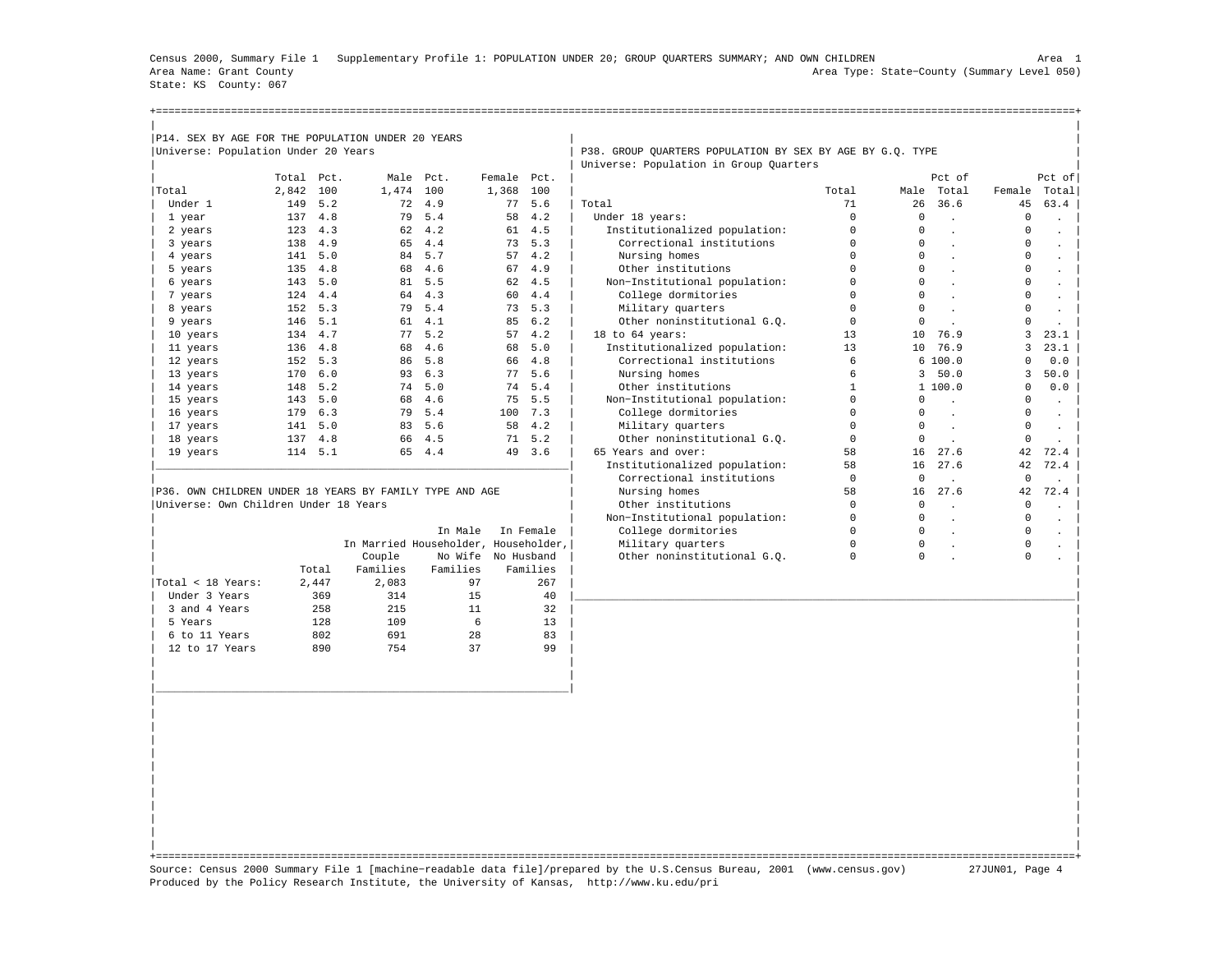Census 2000, Summary File 1 Supplementary Profile 2: HOUSEHOLD CHARACTERISTICS: SIZE, TYPE, & AGE OF HOUSEHOLD MEMBERS Area 1 Area Name: Grant County Area Type: State−County (Summary Level 050) State: KS County: 067

| P22/23/24. HOUSEHOLDS BY PRESENCE OF PEOPLE 60(65/75) YEARS AND OVER, HOUSEHOLD SIZE AND<br>HOUSEHOLD TYPE      |            |             |                               |                |                               |                     | <b>NONRELATIVES</b>              | P25. HOUSEHOLDS BY PRESENCE OF |               |                                      |
|-----------------------------------------------------------------------------------------------------------------|------------|-------------|-------------------------------|----------------|-------------------------------|---------------------|----------------------------------|--------------------------------|---------------|--------------------------------------|
| Universe: Households                                                                                            |            |             |                               |                |                               |                     | Universe: Households             |                                |               |                                      |
|                                                                                                                 | 60+ Years  | Pct.        | 65+ Years                     | Pct.           | 75+ Years                     | Pct.                | Total                            |                                | 2.742         |                                      |
| Total                                                                                                           |            | 2,742 100.0 |                               | 2,742 100.0    | 2,742                         | 100.0               |                                  | Households with one or         |               |                                      |
| Households w/ one or more over 60/65/75:                                                                        | 666        | 24.3        | 523                           | 19.1           | 223                           | 8.1                 |                                  | more non-relatives             | 146           |                                      |
| 1-person households                                                                                             | 261        |             | 226                           |                | 127                           |                     |                                  |                                |               |                                      |
| 2-or-more person households:                                                                                    | 405        |             | 297                           |                | 96                            |                     | Households with no               |                                |               |                                      |
| Family households                                                                                               | 397        |             | 290                           |                | 93                            |                     | non-relatives                    |                                | 2,596         |                                      |
| Non-family households                                                                                           | 8          |             | 7                             |                | 3                             |                     |                                  |                                |               |                                      |
| Households with no people over 60/65/75:                                                                        | 2,076      | 75.7        | 2,219                         | 80.9           | 2,519                         | 91.9                |                                  |                                |               |                                      |
| 1-person households                                                                                             | 315        |             | 350                           |                | 449                           |                     |                                  |                                |               |                                      |
| 2-or-more person households:                                                                                    | 1,761      |             | 1,869                         |                | 2,070                         |                     |                                  |                                |               |                                      |
| Family households                                                                                               | 1,702      |             | 1,809                         |                | 2,006                         |                     |                                  |                                |               |                                      |
| Non-family households                                                                                           | 59         |             | 60                            |                | 64                            |                     |                                  |                                |               |                                      |
|                                                                                                                 |            |             |                               |                |                               |                     |                                  |                                |               |                                      |
| P20. HOUSEHOLDS BY AGE OF HOUSEHOLDER BY HOUSEHOLD TYPE<br>(INCLUDING LIVING ALONE) BY PRESENCE OF OWN CHILDREN |            |             |                               |                | H15. TENURE BY HOUSEHOLD SIZE |                     | Universe: Occupied Housing Units |                                |               |                                      |
|                                                                                                                 |            |             |                               |                |                               |                     |                                  |                                | Pct.          |                                      |
|                                                                                                                 |            |             | Total Householder Householder |                |                               |                     |                                  | Owner Owner                    | Renter Renter |                                      |
| Universe: Households                                                                                            | Households |             | 15 to 64 65 and Over          |                |                               |                     | Total                            | Occupied Occ.                  | Occupied Occ. |                                      |
| Total                                                                                                           | 2,742      |             | 2,253                         | 489            |                               |                     |                                  |                                |               |                                      |
| Family households:                                                                                              | 2,099      |             | 1,841                         | 258            | Total Occupied Units:         |                     | 2.742                            | 2,046 74.6                     | 696 25.4      |                                      |
| Married couple families:                                                                                        | 1,822      |             | 1,586                         | 236            |                               | 1-person households | 576                              | 358 62.2                       | 218 37.8      |                                      |
| With own children under 18                                                                                      | 1,003      |             | 1,000                         | $\overline{3}$ |                               | 2-person households | 847                              | 678 80.0                       | 169 20.0      |                                      |
| No own children under 18                                                                                        | 819        |             | 586                           | 233            |                               | 3-person households | 402                              | 295 73.4                       | 107 26.6      |                                      |
| Other families:                                                                                                 | 277        |             | 255                           | 2.2.           |                               | 4-person households | 497                              | 379 76.3                       | 118 23.7      |                                      |
| Male householder, no wife present:                                                                              |            | 83          | 79                            | $\overline{4}$ |                               | 5-person households | 258                              | 208 80.6                       |               |                                      |
| With own children under 18                                                                                      |            | 54          | 54                            | $\Omega$       |                               | 6-person households | 97                               | 75 77.3                        |               |                                      |
| No own children under 18                                                                                        |            | 29          | 2.5                           | $\overline{4}$ |                               | 7+person households | 65                               | 53 81.5                        |               |                                      |
| Female householder, no husband present:                                                                         | 194        |             | 176                           | 18             |                               |                     |                                  |                                |               |                                      |
| With own children under 18                                                                                      | 139        |             | 139                           | $\mathbf 0$    |                               |                     |                                  |                                |               |                                      |
| No own children under 18                                                                                        |            | 55          | 37                            | 18             |                               |                     |                                  |                                |               |                                      |
| Non-family households:                                                                                          | 643        |             | 412                           | 231            |                               |                     |                                  |                                |               |                                      |
| Householder living alone<br>Householder not living alone                                                        | 576        | 67          | 350<br>62                     | 226<br>5       |                               |                     |                                  |                                |               | Pct.<br>5019.4<br>22 22.7<br>12 18.5 |

| | +===================================================================================================================================================+ Source: Census 2000 Summary File 1 [machine−readable data file]/prepared by the U.S.Census Bureau, 2001 (www.census.gov) 27JUN01, Page 5 Produced by the Policy Research Institute, the University of Kansas, http://www.ku.edu/pri

| | | | | | | | | | | | | | | | | | | | | |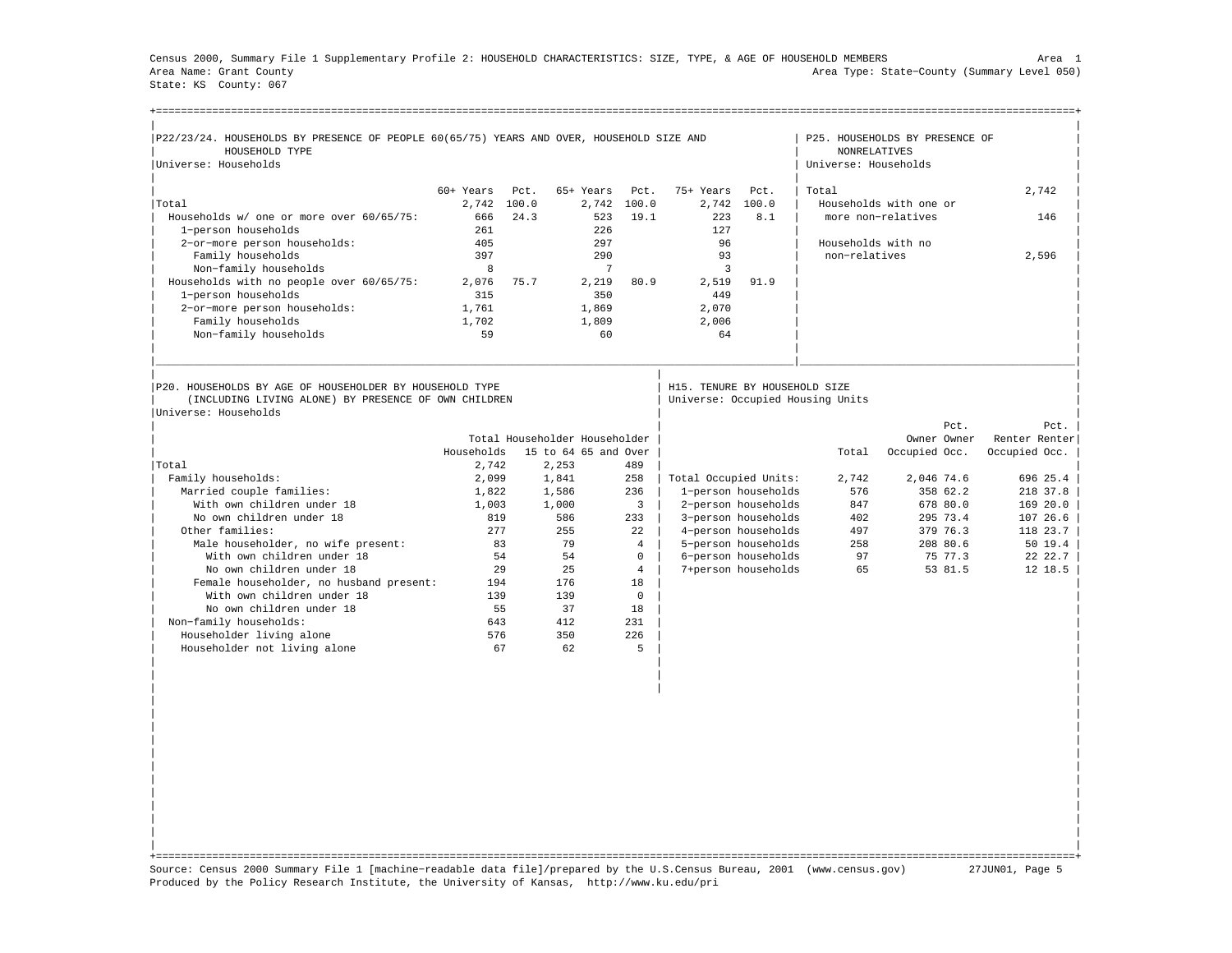Census 2000, Summary File 1 Supplementary Profile 3: RELATIONSHIP BY AGE (UNDER 18) AND TENURE BY HOUSEHOLD TYPE BY AGE Area 1 Area Name: Grant County Area Type: State−County (Summary Level 050) State: KS County: 067

+===================================================================================================================================================+| |

## | P29. RELATIONSHIP BY AGE FOR THE POPULATION UNDER 18 YEARS |<br>| Universe: Population Under 18 Ye

| Universe: Population Under 18 Years |       |            |             |                                               |                         |              |       |             |                                  |
|-------------------------------------|-------|------------|-------------|-----------------------------------------------|-------------------------|--------------|-------|-------------|----------------------------------|
|                                     |       |            |             | --------------In Households------------------ |                         |              |       |             | ---------Group Quarters--------- |
|                                     |       |            |             |                                               | -----Related Child----- |              |       |             |                                  |
|                                     |       | Pop. in    | Householder |                                               | Other                   |              |       |             | Institution- Noninstitution-     |
|                                     | Total | Households | or Spouse   | Own Child                                     | Relatives               | Nonrelatives | Total | alized Pop. | alized Pop.                      |
| Under 18                            | 2,588 | 2,588      |             | 2,447                                         | 122                     | 19           |       |             |                                  |
| Under 3                             | 409   | 409        |             | 369                                           | 39                      |              |       |             |                                  |
| 3 and 4 years                       | 279   | 279        |             | 258                                           | 20                      |              |       |             |                                  |
| 5 years                             | 135   | 135        |             | 128                                           | 6                       |              |       |             |                                  |
| 6 to 11 years                       | 835   | 835        |             | 802                                           | 25                      |              |       |             |                                  |
| 12 and 13 years                     | 322   | 322        |             | 315                                           |                         |              |       |             |                                  |
| 14 years                            | 148   | 148        |             | 144                                           |                         |              |       |             |                                  |
| 15 to 17 years                      | 460   | 460        |             | 431                                           | 21                      | 8            |       | $\Omega$    |                                  |
|                                     |       |            |             |                                               |                         |              |       |             |                                  |
| % Under 3                           | 15.8% | 15.8%      |             | 15.1%                                         | 32.0%                   | 5.3%         | . 응   | . 응         | . 응                              |
| % 3 and 4 years                     | 10.8% | 10.8%      |             | 10.5%                                         | 16.4%                   | 5.3%         | . 응   | . 응         | . 응                              |
| % 5 years                           | 5.2%  | 5.2%       |             | 5.2%                                          | 4.9%                    | 5.3%         | . 응   | . 응         | . 응                              |
| % 6 to 11 years                     | 32.3% | 32.3%      |             | 32.8%                                         | 20.5%                   | 42.1%        | . 응   | . 응         | . 응                              |
| % 12 and 13 years                   | 12.4% | 12.4%      |             | 12.9%                                         | 5.7%                    | $0.0$ $%$    | . 응   | . 응         | . 응                              |
| % 14 years                          | 5.7%  | 5.7%       |             | 5.9%                                          | 3.3%                    | $0.0$ $%$    | . 응   | . 응         | . 응                              |
| % 15 to 17 years                    | 17.8% | 17.8%      |             | 17.6%                                         | 17.2%                   | 42.1%        | . 응   | . 응         | . 응                              |
|                                     |       |            |             |                                               |                         |              |       |             |                                  |

## H17. TENURE BY HOUSEHOLD TYPE (INCLUDING LIVING ALONE) BY AGE OF HOUSEHOLDER Universe: Occupied Housing Units

|                                |             |          | -Owner Occupied------------------   |       |         |             |          | -Renter Occupied-                   |          |      |  |
|--------------------------------|-------------|----------|-------------------------------------|-------|---------|-------------|----------|-------------------------------------|----------|------|--|
|                                | Householder |          | Householder Householder Householder |       | Pct.    | Householder |          | Householder Householder Householder |          | Pct. |  |
|                                | Any Age     | 15 to 34 | 35 to 64                            | $65+$ | $65+$   | Any Age     | 15 to 34 | 35 to 64                            | $65+$    | 65+  |  |
| Family households:             | 1,661       | 345      | 1,079                               | 237   | 14.3    | 438         | 212      | 205                                 | 21       | 4.8  |  |
| Married-couple family:         | 1,515       | 298      | 999                                 | 218   | 14.4    | 307         | 154      | 135                                 | 18       | 5.9  |  |
| Other family:                  | 146         | 47       | 80                                  | 19    | 13.0    | 131         | 58       | 70                                  |          | 2.3  |  |
| Male householder, no wife      | 48          | 18       | 26                                  |       | 8.3     | 35          | 12       | 23                                  |          | 0.0  |  |
| Female householder, no husband | 98          | 29       | 54                                  | 15    | 15.3    | 96          | 46       | 47                                  |          | 3.1  |  |
| Nonfamily households:          | 385         | 32       | 171                                 | 182   | 47.3    | 258         | 83       | 126                                 | 49       | 19.0 |  |
| Male householder:              | 155         | 22       | 90                                  | 43    | 27.7    | 147         | 65       | 75                                  |          | 4.8  |  |
| Living alone                   | 138         | 20       | 77                                  | 41    | 29.7    | 121         | 47       | 67                                  |          | 5.8  |  |
| Not living alone               | 17          |          | 13                                  |       | 2 11.8  | 26          | 18       | 8                                   | $\Omega$ | 0.0  |  |
| Female householder:            | 230         | 10       | 81                                  | 139   | 60.4    | 111         | 18       | 51                                  | 42       | 37.8 |  |
| Living alone                   | 220         |          | 75                                  | 137   | 62.3    | 97          | 11       | 45                                  | 41       | 42.3 |  |
| Not living alone               | 10          |          |                                     |       | 2, 20.0 | 14          |          | 6                                   |          | 7.1  |  |

| | | | | | | | | | | | | | | | | | | |

|\_\_\_\_\_\_\_\_\_\_\_\_\_\_\_\_\_\_\_\_\_\_\_\_\_\_\_\_\_\_\_\_\_\_\_\_\_\_\_\_\_\_\_\_\_\_\_\_\_\_\_\_\_\_\_\_\_\_\_\_\_\_\_\_\_\_\_\_\_\_\_\_\_\_\_\_\_\_\_\_\_\_\_\_\_\_\_\_\_\_\_\_\_\_\_\_\_\_\_\_\_\_\_\_\_\_\_\_\_\_\_\_\_\_\_\_\_\_\_\_\_\_\_\_\_\_\_\_\_\_\_\_\_\_\_\_\_\_\_\_\_\_\_\_\_\_\_| | | | |

| | +===================================================================================================================================================+ Source: Census 2000 Summary File 1 [machine−readable data file]/prepared by the U.S.Census Bureau, 2001 (www.census.gov) 27JUN01, Page 6 Produced by the Policy Research Institute, the University of Kansas, http://www.ku.edu/pri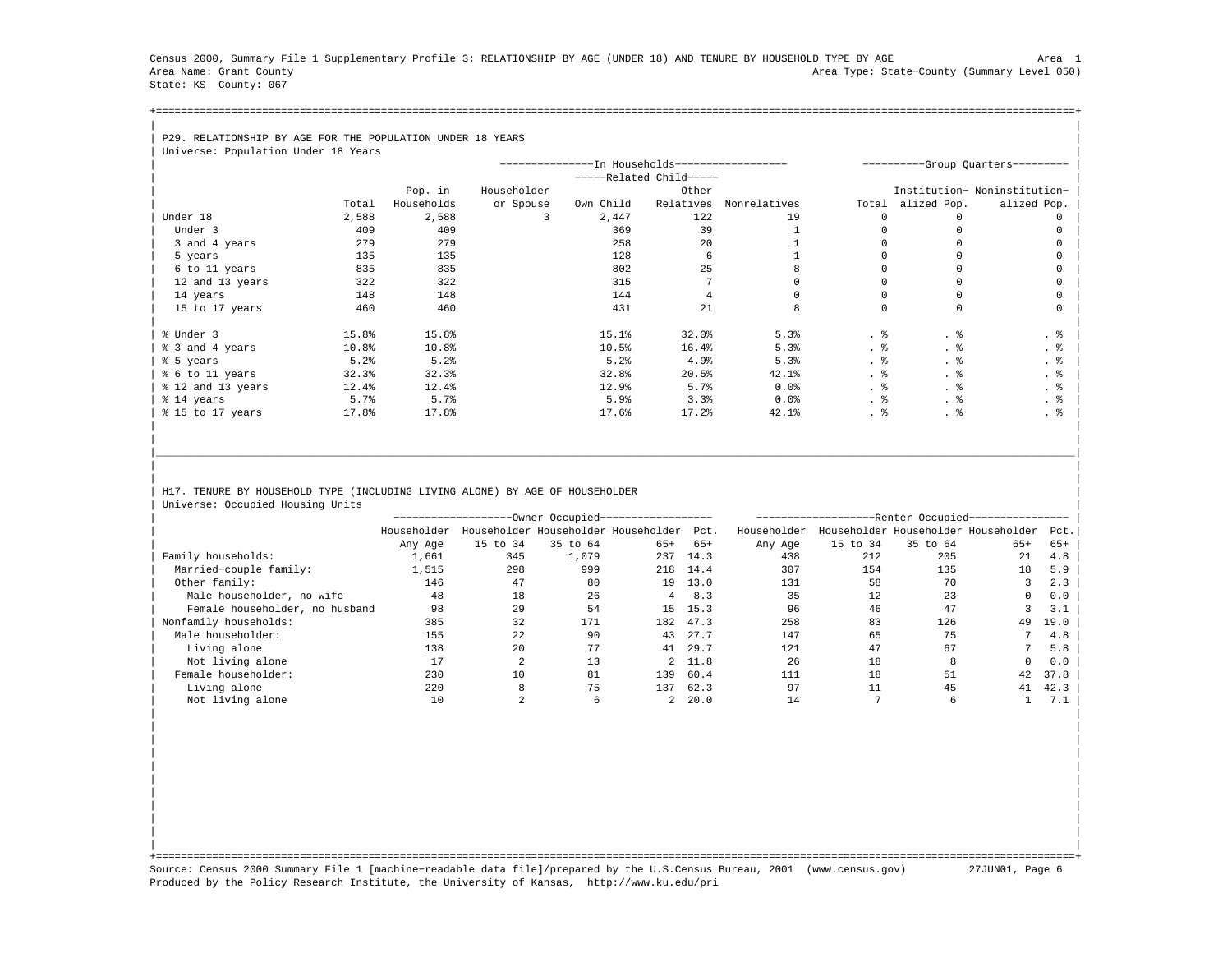State: KS County: 067

| Table PCT16. GROUP QUARTERS POPULATION BY GROUP QUARTERS TYPE         |              |                                                    |          |
|-----------------------------------------------------------------------|--------------|----------------------------------------------------|----------|
| Universe: Population in group quarters (Total*: 71)                   |              |                                                    |          |
| Institutionalized population:                                         |              | 71  Noninstitutionalized population:               |          |
| Correctional institutions:                                            | 6            | College dormitories (college GO on and off campus) |          |
| Federal prisons and detention centers                                 | $\mathbf{0}$ | Military quarters:                                 | $\Omega$ |
| Halfway houses                                                        | $\mathbf{0}$ | On base:                                           | $\Omega$ |
| Local jails, police lockups, etc.                                     | 6            | Barracks and other GO for military personnel       | $\Omega$ |
| Military disciplinary barracks                                        | $\Omega$     | Transient quarters for temporary residents         | $\Omega$ |
| State prisons                                                         | $\Omega$     | Military ships                                     | $\Omega$ |
| Other types of correctional institutions                              | $\Omega$     | Group homes:                                       | $\Omega$ |
| Nursing homes                                                         | 64           | Homes or halfway houses for drug/alcohol abuse     | $\Omega$ |
| Hospitals/wards, hospices, and schools for the handicapped:           | $\mathbf{1}$ | Homes for the mentally ill                         | $\Omega$ |
| Hospitals/wards and hospices for chronically ill:                     | $\mathbf{1}$ | Homes for the mentally retarded                    | $\Omega$ |
| Hospices or homes for chronically ill                                 | $^{\circ}$   | Homes for the physically handicapped               | $\circ$  |
| Military hospitals or wards for chronically ill                       | $\circ$      | Other group homes                                  | $\Omega$ |
| Other hospitals or wards for chronically ill                          | $\mathbf{1}$ | Religious group quarters                           | $\Omega$ |
| Hospitals or wards for drug/alcohol abuse                             | $\Omega$     | Workers' dormitories:                              | $\Omega$ |
| Mental (Psychiatric) hospitals or wards                               | $\Omega$     | Agriculture workers' dormitories on farms          | $\Omega$ |
| Schools, hospitals, or wards for the mentally retarded                | $\Omega$     | Job Corps and vocational training facilities       | $\circ$  |
| Schools, hospitals, or wards for the physically handicapped:          | $\Omega$     | Other workers' dormitories                         | $\Omega$ |
| Institutions for the deaf                                             | $\mathbf{0}$ | Crews of maritime vessels                          | $\Omega$ |
| Institutions for the blind                                            | $\Omega$     | Other nonhousehold living situations               | $\Omega$ |
| Orthopedic wards/institutions for the physically handicapped          | $\Omega$     | Other noninstitutional group quarters              |          |
| Wards in general hospitals for patients with no usual home elsewhere  | 0            |                                                    |          |
| Wards in military hospitls for patients with no usual home elsewhere  | 0            |                                                    |          |
| Juvenile institutions:                                                | 0            |                                                    |          |
| Long-term care:                                                       | $\Omega$     |                                                    |          |
| Homes for abused, dependent, and neglected children                   | $\Omega$     |                                                    |          |
| Residential treatment centers for emotionally disturbed children      | 0            |                                                    |          |
| Training schools for juvenile delinquents                             | 0            |                                                    |          |
| Short-term care, detention or diagnostic centers for delinquent chdrn | 0            |                                                    |          |
| Type of juvenile institution unknown                                  | 0            |                                                    |          |

|\*The group quarters population forms 0.9% of the area's total population. |

|Table PCT17. GROUP QUARTERS POPULATION BY SEX BY AGE BY GROUP QUARTERS TYPE | |Universe: Population in group quarters (Total: 71) |

|                                            |          |      | ----------All Ages--------- |      |          | $---Under 18---$ |          | $---18$ to $64---$ |          | $-65$ and over- |
|--------------------------------------------|----------|------|-----------------------------|------|----------|------------------|----------|--------------------|----------|-----------------|
|                                            |          |      | ----Male---- ---Female---   |      | Male     | Female           | Male     | Female             | Male     | Female          |
| All types of group quarters:               |          | 26   |                             | 45   | $\Omega$ |                  | 10       |                    | 16       | 42              |
| as a percent of total GQ population        |          | 36.6 |                             | 63.4 | 0.0      | 0.0              | 14.1     | 4.2                | 22.5     | 59.2            |
|                                            | No.      | Pct  | No.                         | Pct  |          |                  |          |                    |          |                 |
| Institutionalized population:              | 26       | 36.6 | 45                          | 63.4 | 0        |                  | 10       |                    | 16       | 42              |
| Correctional institutions                  | 6        | 8.5  | $^{\circ}$                  | 0.0  |          |                  | 6        |                    |          |                 |
| Nursing homes                              | 19       | 26.8 | 45                          | 63.4 |          |                  |          |                    | 16       | 42              |
| Hosp./wards & hospices for chronically ill |          | 1.4  | $^{\circ}$                  | 0.0  |          |                  |          |                    |          |                 |
| Mental (Psychiatric) hospitals/wards       | $\Omega$ | 0.0  | $\mathbf{0}$                | 0.0  |          |                  |          |                    |          |                 |
| Juvenile institutions                      | $\Omega$ | 0.0  | $\Omega$                    | 0.0  |          |                  |          |                    |          |                 |
| All Other institutions (see Table PCT16)   | 0        | 0.0  | $^{\circ}$                  | 0.0  |          |                  |          |                    |          |                 |
| Noninstitutionalized population:           | 0        | 0.0  | $^{\circ}$                  | 0.0  |          |                  |          |                    |          |                 |
| College dormitories (GQ on & off campus)   | 0        | 0.0  | $^{\circ}$                  | 0.0  |          |                  |          | $\Omega$           |          |                 |
| Military quarters                          | 0        | 0.0  | $\mathbf{0}$                | 0.0  |          |                  |          |                    |          |                 |
| Other noninstitutional group quarters      | 0        | 0.0  | $\mathbf{0}$                | 0.0  | 0        | 0                | $\Omega$ | $\Omega$           | $\Omega$ |                 |
|                                            |          |      |                             |      |          |                  |          |                    |          |                 |

|\_\_\_\_\_\_\_\_\_\_\_\_\_\_\_\_\_\_\_\_\_\_\_\_\_\_\_\_\_\_\_\_\_\_\_\_\_\_\_\_\_\_\_\_\_\_\_\_\_\_\_\_\_\_\_\_\_\_\_\_\_\_\_\_\_\_\_\_\_\_\_\_\_\_\_\_\_\_\_\_\_\_\_\_\_\_\_\_\_\_\_\_\_\_\_\_\_\_\_\_\_\_\_\_\_\_\_\_\_\_\_\_\_\_\_\_\_\_\_\_\_\_\_\_\_\_\_\_\_\_\_\_\_\_\_\_\_\_\_\_\_\_\_\_\_\_\_|

+===================================================================================================================================================+ Source: Census 2000 Summary File 1 [machine−readable data file]/prepared by the U.S.Census Bureau, 2001 (www.census.gov) 27JUN01, Page 7 Produced by the Policy Research Institute, the University of Kansas, http://www.ku.edu/pri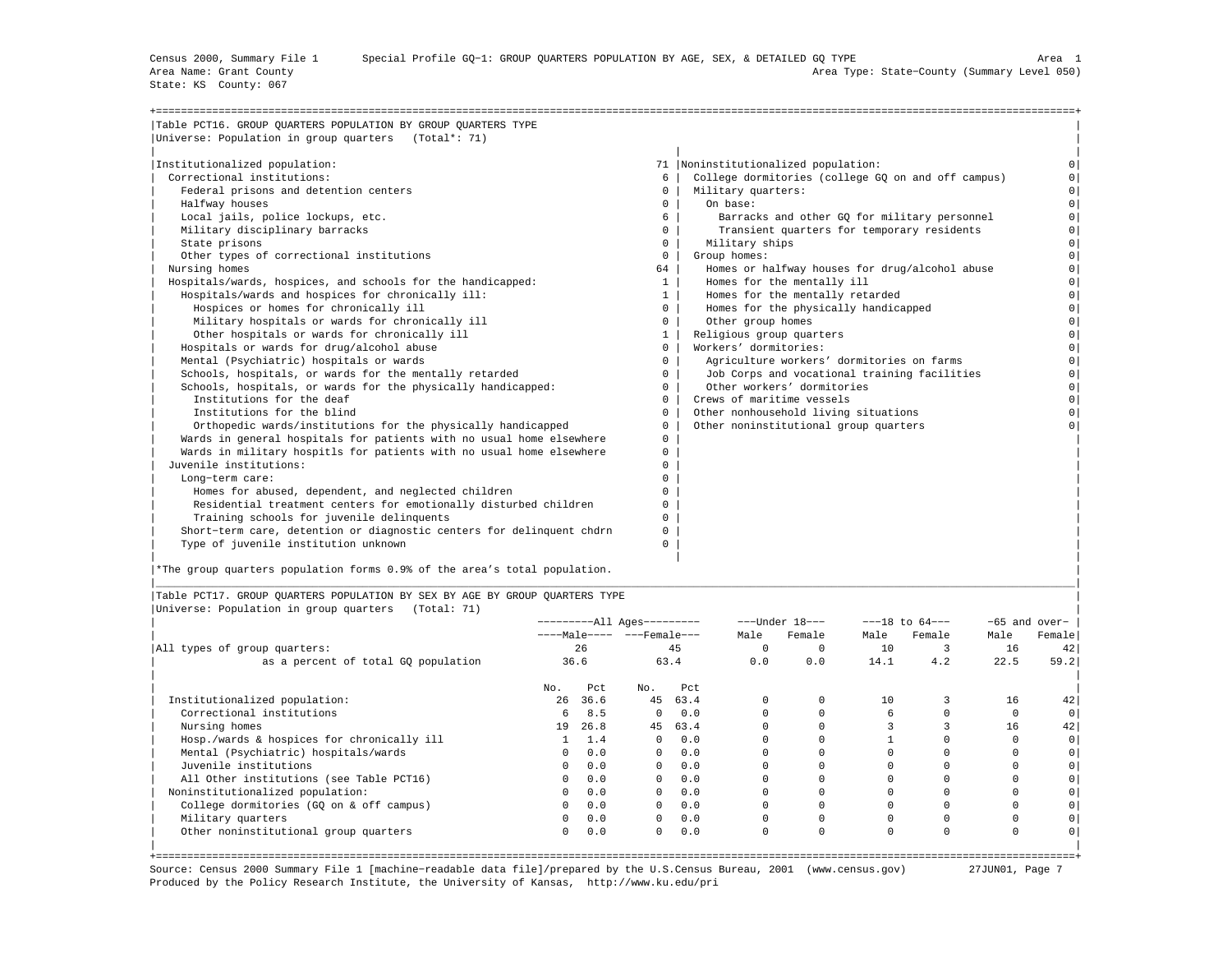Census 2000, Summary File 1 Special Profile GQ−2: GROUP QUARTERS POPULATION BY AGE, SEX & RACE (1ST THREE CATEGORIES) Area 1 Area Name: Grant County Area Type: State−County (Summary Level 050) State: KS County: 067

+===================================================================================================================================================+|Table PCT17A. GROUP QUARTERS POPULATION BY SEX BY AGE BY GROUP QUARTERS TYPE (PERSONS WHO ARE WHITE ALONE) | |Universe: Population in group quarters (59 persons, 1.0% of the total population for this category) |

|                                            |              |      | ----------All Ages--------- |            |      | ---Under 18--- |          | $---18$ to $64---$ |      | -65 and over-   |
|--------------------------------------------|--------------|------|-----------------------------|------------|------|----------------|----------|--------------------|------|-----------------|
|                                            |              |      | $---Male--- - -Frame$       |            | Male | Female         | Male     | Female             | Male | Female          |
|                                            | No.          | Pct  | No.                         | Pct        |      |                |          |                    |      |                 |
| All types of group quarters:               | 19           | 32.2 | 40                          | 67.8       |      |                |          |                    | 12   | 37 <sup>1</sup> |
| Institutionalized population:              | 19           | 32.2 |                             | 40 67.8    |      |                |          |                    | 12   | 37              |
| Correctional institutions                  | 3            | 5.1  | $\Omega$                    | 0.0        |      |                |          |                    |      | $\circ$         |
| Nursing homes                              | 15           | 25.4 | 40                          | 67.8       |      |                |          |                    | 12   | 37 <sup>1</sup> |
| Hosp./wards & hospices for chronically ill |              | 1.7  | $\Omega$                    | 0.0        |      |                |          |                    |      | $\circ$         |
| Mental (Psychiatric) hospitals/wards       | $\Omega$     | 0.0  |                             | $0 \t 0.0$ |      |                |          |                    |      | 0 <sup>1</sup>  |
| Juvenile institutions                      | $\Omega$     | 0.0  | $\Omega$                    | 0.0        |      |                |          |                    |      |                 |
| All Other institutions (see Table PCT16)   | $\Omega$     | 0.0  | $\Omega$                    | 0.0        |      |                |          |                    |      |                 |
| Noninstitutionalized population:           | $\Omega$     | 0.0  | $\Omega$                    | 0.0        |      |                |          |                    |      |                 |
| College dormitories (GO on & off campus)   | $\circ$      | 0.0  | $\Omega$                    | 0.0        |      |                |          |                    |      |                 |
| Military quarters                          | $\mathbf{0}$ | 0.0  | $\overline{0}$              | 0.0        |      |                |          |                    |      |                 |
| Other noninstitutional group quarters      | $\Omega$     | 0.0  | $\Omega$                    | 0.0        |      |                | $\Omega$ |                    |      |                 |

|Table PCT17B. GROUP QUARTERS POPULATION BY SEX BY AGE BY GROUP QUARTERS TYPE (PERSONS WHO ARE BLACK OR AFRICAN−AMERICAN ALONE) | |Universe: Population in group quarters (0 persons, 0.0% of the total population for this category) |

|                                            |                              |     | ----------All Ages--------- |     |      | ---Under 18--- | $---18$ to $64---$ |        | -65 and over- |        |
|--------------------------------------------|------------------------------|-----|-----------------------------|-----|------|----------------|--------------------|--------|---------------|--------|
|                                            | $---Male--- - - - Female---$ |     |                             |     | Male | Female         | Male               | Female | Male          | Female |
|                                            | No.                          | Pct | No.                         | Pct |      |                |                    |        |               |        |
| All types of group quarters:               | 0                            |     | $\Omega$                    |     |      |                |                    |        |               |        |
| Institutionalized population:              |                              |     |                             |     |      |                |                    |        |               |        |
| Correctional institutions                  | 0                            |     |                             |     |      |                |                    |        |               |        |
| Nursing homes                              |                              |     |                             |     |      |                |                    |        |               |        |
| Hosp./wards & hospices for chronically ill |                              |     |                             |     |      |                |                    |        |               |        |
| Mental (Psychiatric) hospitals/wards       |                              |     |                             |     |      |                |                    |        |               |        |
| Juvenile institutions                      |                              |     |                             |     |      |                |                    |        |               |        |
| All Other institutions (see Table PCT16)   |                              |     |                             |     |      |                |                    |        |               |        |
| Noninstitutionalized population:           | 0                            |     |                             |     |      |                |                    |        |               |        |
| College dormitories (GO on & off campus)   |                              |     |                             |     |      |                |                    |        |               |        |
| Military quarters                          |                              |     |                             |     |      |                |                    |        |               |        |
| Other noninstitutional group quarters      |                              |     |                             |     |      |                |                    |        |               |        |

|\_\_\_\_\_\_\_\_\_\_\_\_\_\_\_\_\_\_\_\_\_\_\_\_\_\_\_\_\_\_\_\_\_\_\_\_\_\_\_\_\_\_\_\_\_\_\_\_\_\_\_\_\_\_\_\_\_\_\_\_\_\_\_\_\_\_\_\_\_\_\_\_\_\_\_\_\_\_\_\_\_\_\_\_\_\_\_\_\_\_\_\_\_\_\_\_\_\_\_\_\_\_\_\_\_\_\_\_\_\_\_\_\_\_\_\_\_\_\_\_\_\_\_\_\_\_\_\_\_\_\_\_\_\_\_\_\_\_\_\_\_\_\_\_\_\_\_|

|Table PCT17H. GROUP QUARTERS POPULATION BY SEX BY AGE BY GROUP QUARTERS TYPE (PERSONS OF ANY RACE WHO ARE HISPANIC OR LATINO) | |Universe: Population in group quarters (13 persons, 0.5% of the total population for this category) |

|                                            |                                  |      | $------All Aqes------$ |         |      | ---Under 18--- |      | $---18$ to $64---$ | $-65$ and over- |        |
|--------------------------------------------|----------------------------------|------|------------------------|---------|------|----------------|------|--------------------|-----------------|--------|
|                                            | $---Male--- - -  ---$ Female --- |      |                        |         | Male | Female         | Male | Female             | Male            | Female |
|                                            | No.                              | Pct. | No.                    | Pct     |      |                |      |                    |                 |        |
| All types of group quarters:               | 9.                               | 69.2 |                        | 4 30.8  |      |                |      |                    |                 |        |
| Institutionalized population:              | 9.                               | 69.2 |                        | 4, 30.8 |      |                |      |                    |                 |        |
| Correctional institutions                  | 5                                | 38.5 | $\overline{0}$         | 0.0     |      |                |      |                    |                 |        |
| Nursing homes                              | $\overline{4}$                   | 30.8 |                        | 4 30.8  |      |                |      |                    |                 |        |
| Hosp./wards & hospices for chronically ill | $\Omega$                         | 0.0  | $\Omega$               | 0.0     |      |                |      |                    |                 |        |
| Mental (Psychiatric) hospitals/wards       | $\Omega$                         | 0.0  | $\Omega$               | 0.0     |      |                |      |                    |                 |        |
| Juvenile institutions                      | $\Omega$                         | 0.0  | $\Omega$               | 0.0     |      |                |      |                    |                 |        |
| All Other institutions (see Table PCT16)   | $\Omega$                         | 0.0  | $\Omega$               | 0.0     |      |                |      |                    |                 |        |
| Noninstitutionalized population:           | $\Omega$                         | 0.0  | $\Omega$               | 0.0     |      |                |      |                    |                 |        |
| College dormitories (GQ on & off campus)   | $\Omega$                         | 0.0  | $\Omega$               | 0.0     |      |                |      |                    |                 |        |
| Military quarters                          | $\Omega$                         | 0.0  | $\cap$                 | 0.0     |      |                |      |                    |                 |        |
| Other noninstitutional group quarters      | $\mathbf{0}$                     | 0.0  | $\Omega$               | 0.0     |      |                |      |                    |                 |        |

Source: Census 2000 Summary File 1 [machine−readable data file]/prepared by the U.S.Census Bureau, 2001 (www.census.gov) 27JUN01, Page 8 Produced by the Policy Research Institute, the University of Kansas, http://www.ku.edu/pri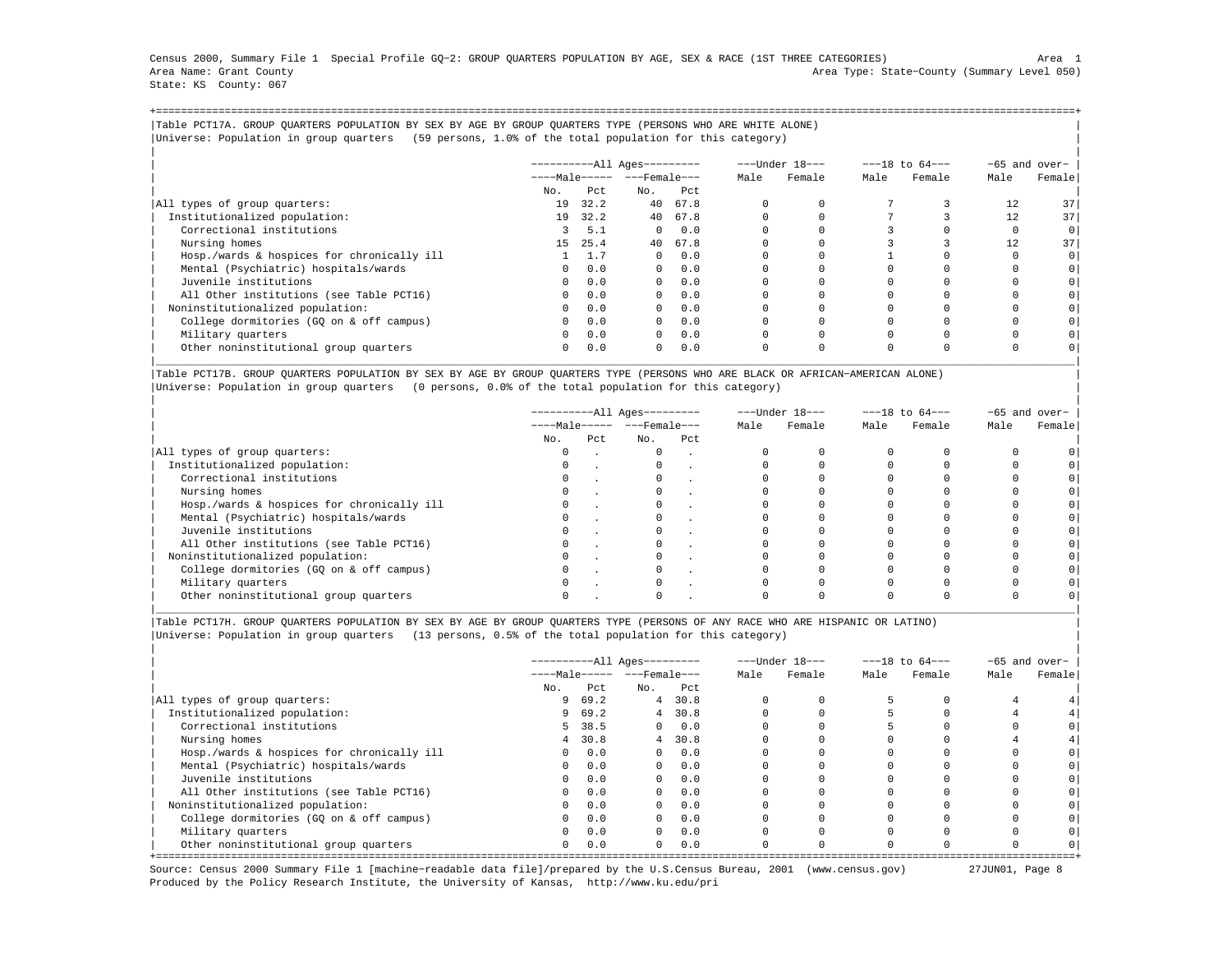Census 2000, Summary File 1 Special Profile GQ−3: GROUP QUARTERS POPULATION BY AGE, SEX & RACE (NEXT THREE CATEGORIES) Area 1 Area Name: Grant County Area Type: State−County (Summary Level 050) State: KS County: 067

+===================================================================================================================================================+|Table PCT17D. GROUP QUARTERS POPULATION BY SEX BY AGE BY GROUP QUARTERS TYPE (PERSONS WHO ARE ASIAN ALONE) | |Universe: Population in group quarters (1 persons, 3.6% of the total population for this category) |

|                                            |          |     | $------All Aqes------$     |            |      | ---Under 18--- | $---18$ to $64---$ |        | -65 and over- |        |
|--------------------------------------------|----------|-----|----------------------------|------------|------|----------------|--------------------|--------|---------------|--------|
|                                            |          |     | $---Male--- - - Female---$ |            | Male | Female         | Male               | Female | Male          | Female |
|                                            | No.      | Pct | No.                        | Pct        |      |                |                    |        |               |        |
| All types of group quarters:               | $\Omega$ | 0.0 | 1 100.0                    |            |      |                |                    |        |               |        |
| Institutionalized population:              | $\Omega$ | 0.0 | 1 100.0                    |            |      |                |                    |        |               |        |
| Correctional institutions                  | $\Omega$ | 0.0 |                            | $0 \t 0.0$ |      |                |                    |        |               |        |
| Nursing homes                              | $\Omega$ | 0.0 | 1 100.0                    |            |      |                |                    |        |               |        |
| Hosp./wards & hospices for chronically ill |          | 0.0 |                            | $0 \t 0.0$ |      |                |                    |        |               |        |
| Mental (Psychiatric) hospitals/wards       |          | 0.0 |                            | $0 \t 0.0$ |      |                |                    |        |               |        |
| Juvenile institutions                      | $\Omega$ | 0.0 | $\Omega$                   | 0.0        |      |                |                    |        |               |        |
| All Other institutions (see Table PCT16)   |          | 0.0 | $\Omega$                   | 0.0        |      |                |                    |        |               |        |
| Noninstitutionalized population:           |          | 0.0 | $\Omega$                   | 0.0        |      |                |                    |        |               |        |
| College dormitories (GO on & off campus)   | $\Omega$ | 0.0 | $\Omega$                   | 0.0        |      |                |                    |        |               |        |
| Military quarters                          | $\Omega$ | 0.0 | $\Omega$                   | 0.0        |      |                |                    |        |               |        |
| Other noninstitutional group quarters      | $\Omega$ | 0.0 | $\Omega$                   | 0.0        |      |                | $\Omega$           |        |               |        |

|Table PCT17C. GROUP QUARTERS POPULATION BY SEX BY AGE BY GROUP QUARTERS TYPE (PERSONS WHO ARE AMERICAN INDIAN AND ALASKA NATIVE ALONE) | |Universe: Population in group quarters (0 persons, 0.0% of the total population for this category) |

|                                            |          |     | ----------All Ages--------- |                                |  | ---Under 18--- | $---18$ to $64---$ |        | $-65$ and over- |        |
|--------------------------------------------|----------|-----|-----------------------------|--------------------------------|--|----------------|--------------------|--------|-----------------|--------|
|                                            |          |     |                             | $---Male--- -  ---$ Female --- |  | Female         | Male               | Female | Male            | Female |
|                                            | No.      | Pct | No.                         | Pct                            |  |                |                    |        |                 |        |
| All types of group quarters:               | 0        |     | $\mathbf{0}$                | $\sim$                         |  |                |                    |        |                 |        |
| Institutionalized population:              | 0        |     |                             |                                |  |                |                    |        |                 |        |
| Correctional institutions                  | $\Omega$ |     |                             |                                |  |                |                    |        |                 |        |
| Nursing homes                              |          |     |                             |                                |  |                |                    |        |                 |        |
| Hosp./wards & hospices for chronically ill |          |     |                             |                                |  |                |                    |        |                 |        |
| Mental (Psychiatric) hospitals/wards       |          |     |                             |                                |  |                |                    |        |                 |        |
| Juvenile institutions                      | $\Omega$ |     |                             |                                |  |                |                    |        |                 |        |
| All Other institutions (see Table PCT16)   |          |     |                             |                                |  |                |                    |        |                 |        |
| Noninstitutionalized population:           |          |     |                             |                                |  |                |                    |        |                 |        |
| College dormitories (GQ on & off campus)   |          |     |                             |                                |  |                |                    |        |                 |        |
| Military quarters                          | $\Omega$ |     |                             |                                |  |                |                    |        |                 |        |
| Other noninstitutional group quarters      |          |     |                             |                                |  |                |                    |        |                 |        |

|Table PCT17E. GROUP QUARTERS POPULATION BY SEX BY AGE BY GROUP QUARTERS TYPE (PERSONS WHO ARE NATIVE HAWAIIAN AND OTHER PACIFIC ISLANDER ALONE) | |Universe: Population in group quarters (0 persons, .% of the total population for this category) |

|                                            |                       |     | $------All Aqes------$ |        |      | ---Under 18--- | $---18$ to $64---$ |        | -65 and over- |        |
|--------------------------------------------|-----------------------|-----|------------------------|--------|------|----------------|--------------------|--------|---------------|--------|
|                                            | $---Male--- - -Frame$ |     |                        |        | Male | Female         | Male               | Female | Male          | Female |
|                                            | No.                   | Pct | No.                    | Pct.   |      |                |                    |        |               |        |
| All types of group quarters:               | 0                     |     | $\Omega$               |        |      |                |                    |        |               |        |
| Institutionalized population:              | $\Omega$              |     | $\Omega$               | $\sim$ |      |                |                    |        |               |        |
| Correctional institutions                  |                       |     |                        |        |      |                |                    |        |               |        |
| Nursing homes                              |                       |     |                        |        |      |                |                    |        |               |        |
| Hosp./wards & hospices for chronically ill |                       |     | $\Omega$               |        |      |                |                    |        |               |        |
| Mental (Psychiatric) hospitals/wards       |                       |     |                        |        |      |                |                    |        |               |        |
| Juvenile institutions                      |                       |     |                        |        |      |                |                    |        |               |        |
| All Other institutions (see Table PCT16)   |                       |     |                        |        |      |                |                    |        |               |        |
| Noninstitutionalized population:           |                       |     | $\Omega$               |        |      |                |                    |        |               |        |
| College dormitories (GQ on & off campus)   |                       |     |                        |        |      |                |                    |        |               |        |
| Military quarters                          |                       |     |                        |        |      |                |                    |        |               |        |
| Other noninstitutional group quarters      |                       |     | $\Omega$               |        |      |                |                    |        |               |        |

Source: Census 2000 Summary File 1 [machine−readable data file]/prepared by the U.S.Census Bureau, 2001 (www.census.gov) 27JUN01, Page 9 Produced by the Policy Research Institute, the University of Kansas, http://www.ku.edu/pri